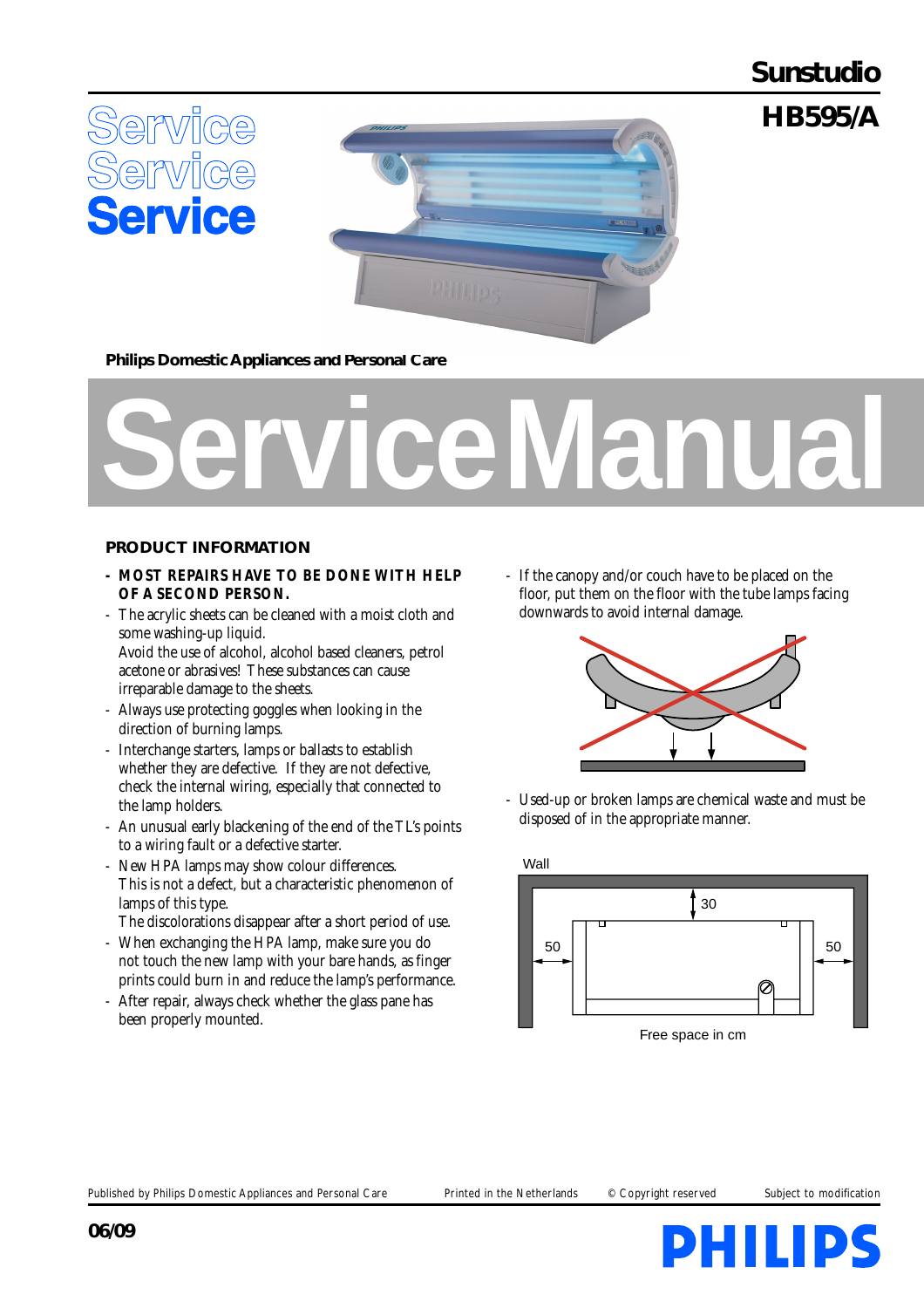# **ELECTRICAL DIAGRAM HB595/A**

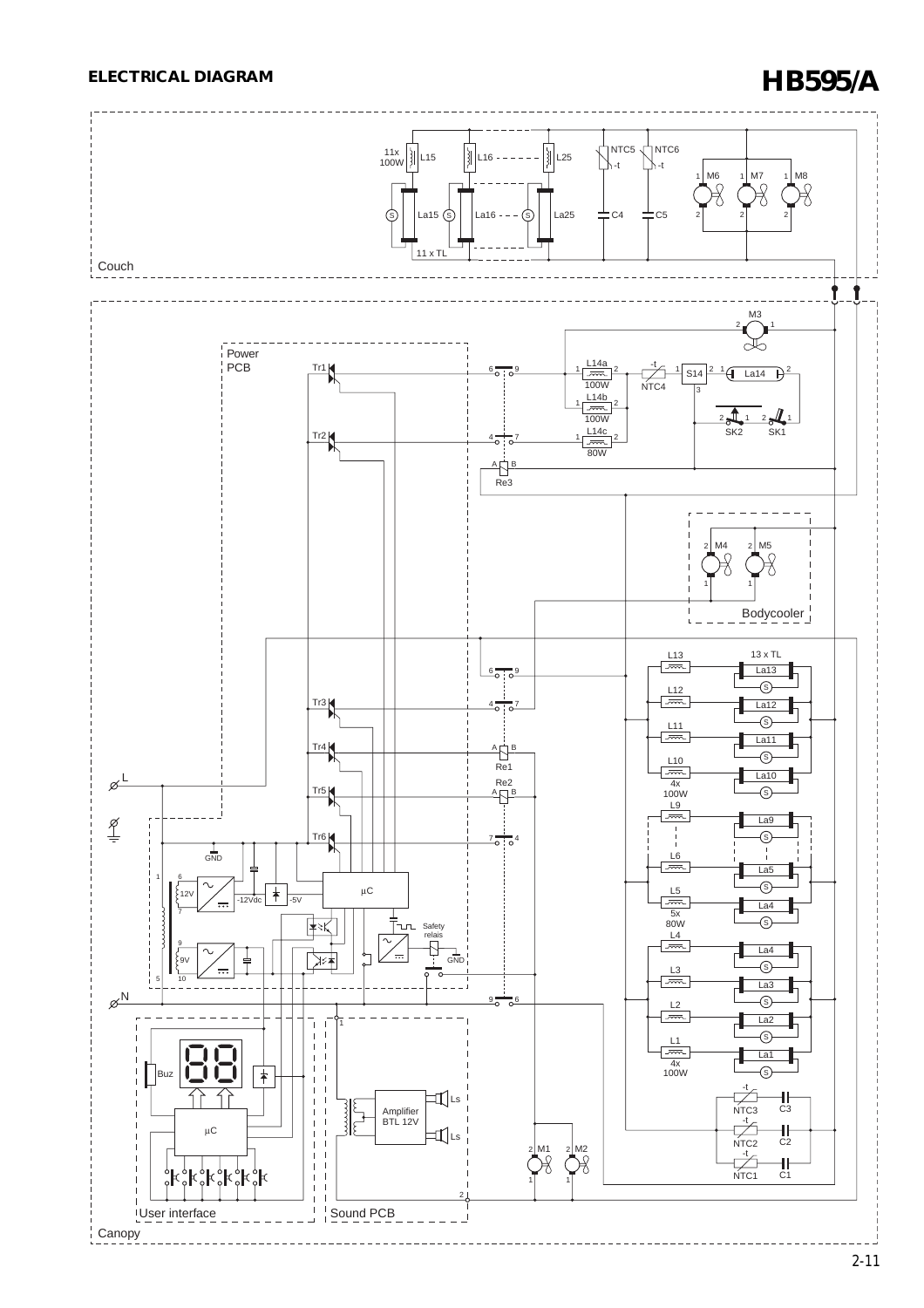## **TECHNICAL INFORMATION**

| - Operating voltage | : 230 V, 50 Hz            |
|---------------------|---------------------------|
| - Power consumption | $:$ approx. 3150 W        |
| - Lamp canopy       | :8 x TL Cleo              |
|                     | Performance 100 W-S-R     |
|                     | :5 x TL Cleo              |
|                     | Performance 80 W-S-R      |
|                     | : 1 x HPA HP400SH         |
| - Lamp couch        | $: 11 \times TL$ Cleo     |
|                     | Performance 100 W-S-R     |
| - Ballast canopy    | : 8 x TL + 1 x HPA - 100W |
|                     | : 5 x TL + 2 x HPA - 80 W |
| - Ballast couch     | $\pm$ 11 x 100 W          |

#### **DISASSEMBLY & REPAIR INSTRUCTION**

- Remove the mains plug from the wall socket.

#### **Replacement of lamps/starters**

- Remove the end cover at the head of the canopy by undoing the screws.
- First pull the acrylic sheet approx. 10 cm out of the appliance. Then undo the snap strip on the rear side of the canopy. Do the same with the snap strip on the front side.
- Remove the acrylic sheet.
- Now the tube lamps and starters can be removed.
- The lamps and starters of the couch can in principle be replaced in the same way.

## **Check on internal wiring**

- Remove the push rivets in the top cover with an appropriate knife or screwdriver.
- Remove the end cover at the head of the canopy by undoing the screws.
- Pull the top cover approx. 10 cm out of the appliance.
- Pull the top cover on both sides out of the groove of the side panel and place it on a soft surface.
- Now the ballasts, lamp holders and internal wiring can be checked.
- The internal wiring of the couch can be checked in the same way.
- However, the canopy must be removed first with help of a second person.
- Do not forget to pull the connecting cable out of the socket.

| <b>Starter canopy</b> |  |
|-----------------------|--|
|-----------------------|--|

- 
- 
- 
- 
- 
- 
- Weight canopy : approx. 65 kg
- Weight couch : approx. 64 kg
- Protecting goggles : 2 x HB072
- $: 13 \times S12$  / Cleo sunstarter
- : 1 x Magnetek ZG 4,5
- Starter couch : 11 x S12 / Cleo sunstarter
- Timer : 30 min. (digital)
- Safety : 回, Cenelec, UV-type III
- Mains cord :  $3 \text{ m}, 2 \text{ x } 1.5 \text{ mm}^2$ , class II plug
- Tanning field : 195 x 80 cm
- Dimensions : 214 x 100 x 92 cm (L x W x H)
	-
	-
	-

## **Replacement of gas spring**

- Remove the acrylic sheet as described under 'replacement of lamps/starters'.
- Remove the top cover as described under 'check on internal wiring'.
- Loosen the connecting wires of the body cooler and remove the end cover by undoing the screws.
- Fold the canopy up and have a second person lock it in this position.
- Now the gas springs can be removed.

## **Replacement of timer**

- Remove the end cover on the side where the timer is located.
- Pull the top cover on this side out of the groove of the side panel.
- Now the timer panel with timer can be taken out.

# **HB595/A**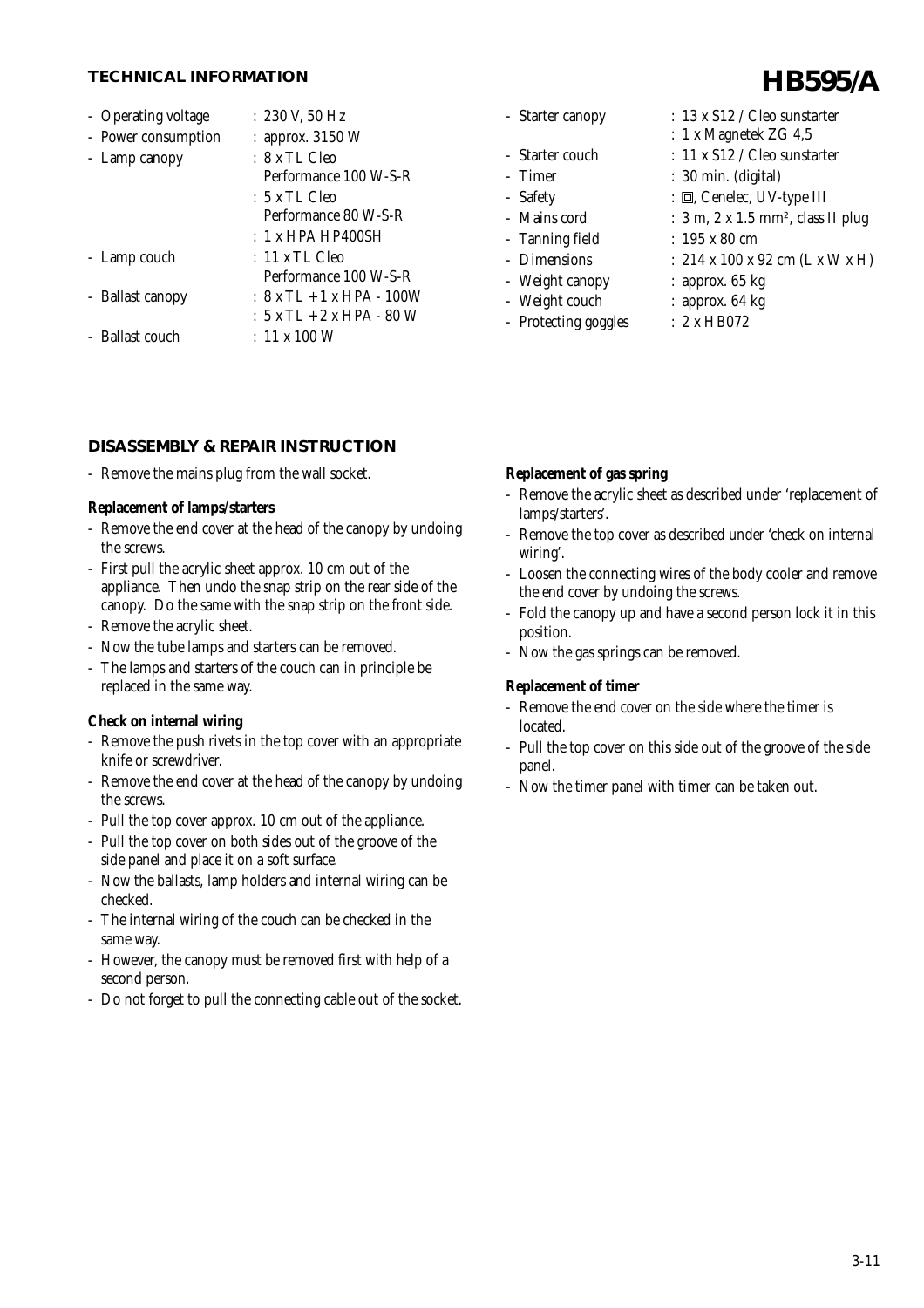**HB595/A**

## **TANNING MEASUREMENT**

- The measuring data indicated below where established with help of an UVX 36 meter and may only be checked with this equipment, since the values measured are relative values.
- The measurements must be taken after approx. 5 minutes in the centre of the tanning field and at the distance indicated.
- The following aspects must be checked or the following preliminary measurements must be taken:
	- Mains voltage: 230 V, 50 Hz
	- Room temperature 22 28 °C
	- Check the fans for failure-free operation as optimal tanning is only guaranteed at the correct operating temperatures
	- Clean the lamps, the acrylic sheets and the glass pane.
- With regard to the minimum values indicated below, you should bear in mind that this is not an absolute value at which the lamps must be replaced.
- Depending on the skin type, the tanning session may also be extended so that the lamps can be used a little longer.

| UVX 36 meter                        | distance in cm                                                              | output in mW/cm <sup>2</sup><br><b>NEW</b><br>(approx.) | Output in mW/cm <sup>2</sup><br><b>MIN</b><br>(approx.) |
|-------------------------------------|-----------------------------------------------------------------------------|---------------------------------------------------------|---------------------------------------------------------|
| Couch                               | 2.5 cm from acrylic sheet couch                                             | 9.5                                                     | 6.6                                                     |
| Canopy                              | 30 cm from acrylic sheet couch                                              | 10.0                                                    | 7.0                                                     |
| Canopy beneath the<br>facial tanner | 2.5 cm from acrylic sheet couch, and<br>on 14 cm from edge of the end cover | 5.2                                                     | 3.6                                                     |

**Note:** Switch SK1 of facial tanner in position 'HIGH'.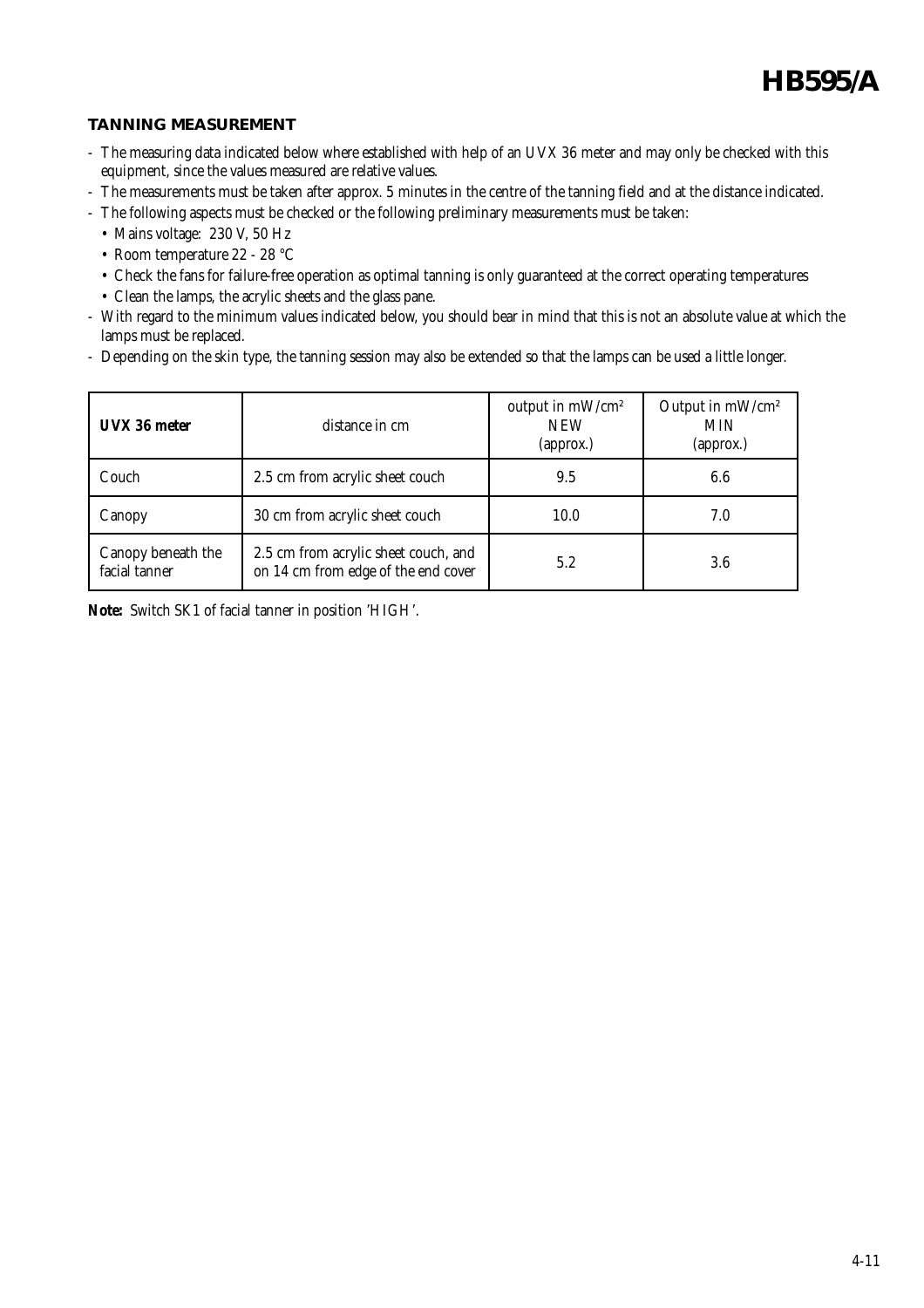| <b>Item</b>             | Service code   | <b>Description</b>            |
|-------------------------|----------------|-------------------------------|
| $\mathbf{1}$            | 9965 000 19730 | Acrylic sheet couch           |
| $\overline{2}$          | 9280 057 21920 | TL Cleo Performance 100 W-S-R |
| 3                       | 4822 265 10944 | 2-p socket                    |
| $\overline{\mathbf{4}}$ | 4222 062 94580 | NTC resistor 22 W             |
| 5                       | 4222 062 94570 | <b>Connector 8S</b>           |
| 6                       | 4822 219 80258 | Starter S12/Cleo sunstarter   |
| 7                       | 4822 255 10374 | Lamp/starter holder           |
| 8                       | 4822 255 10375 | Lamp holder                   |
| 9                       | 4822 532 12791 | Push rivet                    |
| 10                      | 9965 000 40915 | <b>Insulating cover</b>       |
| 11                      | 9965 000 19735 | Insulating prop               |
| 12                      | 9965 000 19736 | Bottom cover couch            |
| 13                      | 9965 000 19737 | End cover couch               |
| 14                      | 4822 502 14539 | S.t. screw 4.8 x 19           |
| 15                      | 9965 000 19753 | Set of legs                   |
| 16                      | 9965 000 19765 | Rivet 6 mm                    |
| 17                      | 9965 000 40916 | Side cover back couch         |
| 18                      | 9965 000 40917 | Click strip                   |
| 19                      | 4822 146 10791 | Ballast 100 W                 |
| 20                      | 9965 000 11520 | Fan complete                  |
| 21                      | 9965 000 11521 | Fan cover                     |
| 22                      | 9965 000 40918 | Side cover front couch        |
| 23                      | 9965 000 19767 | Set of decorative covers      |
| 24                      | 9965 000 19743 | Cover canopy                  |
| 25                      | 9965 000 40919 | Side cover back canopy        |
|                         |                |                               |

| <b>Item</b> | Service code   | <b>Description</b>            |
|-------------|----------------|-------------------------------|
| 26          | 9965 000 19744 | End cover canopy              |
| 2.7         | 9965 000 19768 | Fan complete                  |
| 28          | 9965 000 19769 | Fan housing                   |
| 29          | 4822 146 10792 | Ballast 80 W                  |
|             | 4822 146 10791 | Ballast 100 W                 |
| 30          | 4822 320 11909 | Connecting cable              |
| 31          | 4822 321 11313 | Mains flex EU                 |
| 32          | 9965 000 19746 | Gas spring 1500 N             |
| 33          | 9965 000 40920 | <b>Insulating cover</b>       |
| 34          | 9965 000 01935 | <b>Rubber sealing</b>         |
| 35          | 4822 361 10966 | Fan                           |
| 36          | 9965 000 40985 | Soft start power PCB          |
| 37          | 9965 000 40921 | <b>Insulating cover</b>       |
| 38          | 9965 000 26732 | <b>Amplifier PCB assy</b>     |
| 39          | 9965 000 26734 | Speaker assy                  |
| 40          | 9965 000 40922 | <b>User interface</b>         |
| 41          | 9965 000 40923 | Side cover front canopy       |
| 42          | 9965 000 19773 | Fan HPA complete              |
| 43          | 4822 271 30619 | Micro switch                  |
| 44          | 4822 252 11301 | Aut. cutout 75 °C             |
| 45          | 9965 000 16185 | HP400SH UVA lamp              |
| 46          | 4822 325 20102 | Lamp holder HPA               |
| 47          | 9965 000 19774 | Reflector unit                |
| 48          | 4822 214 12272 | <b>Starter HPA</b>            |
| 49          | 9965 000 20802 | Acrylic sheet canopy          |
| 50          | 9280 047 21920 | TL Cleo Performance 80 W-S-R  |
|             | 9280 057 21920 | TL Cleo Performance 100 W-S-R |
| 51          | 4222 062 94600 | Capacitor 50 $\mu$ F/250 V    |
|             | 9965 000 40924 | <b>Mounting set</b>           |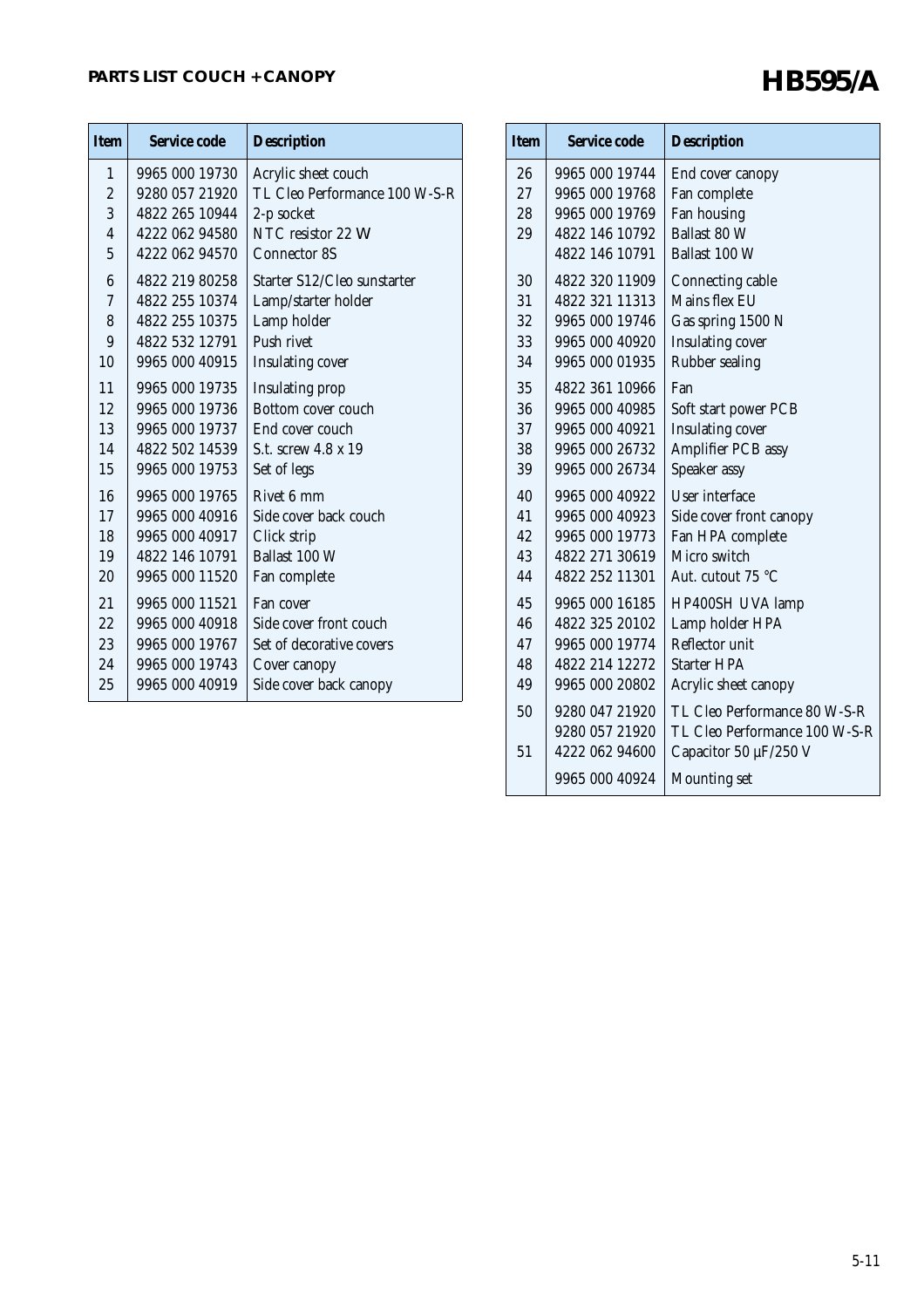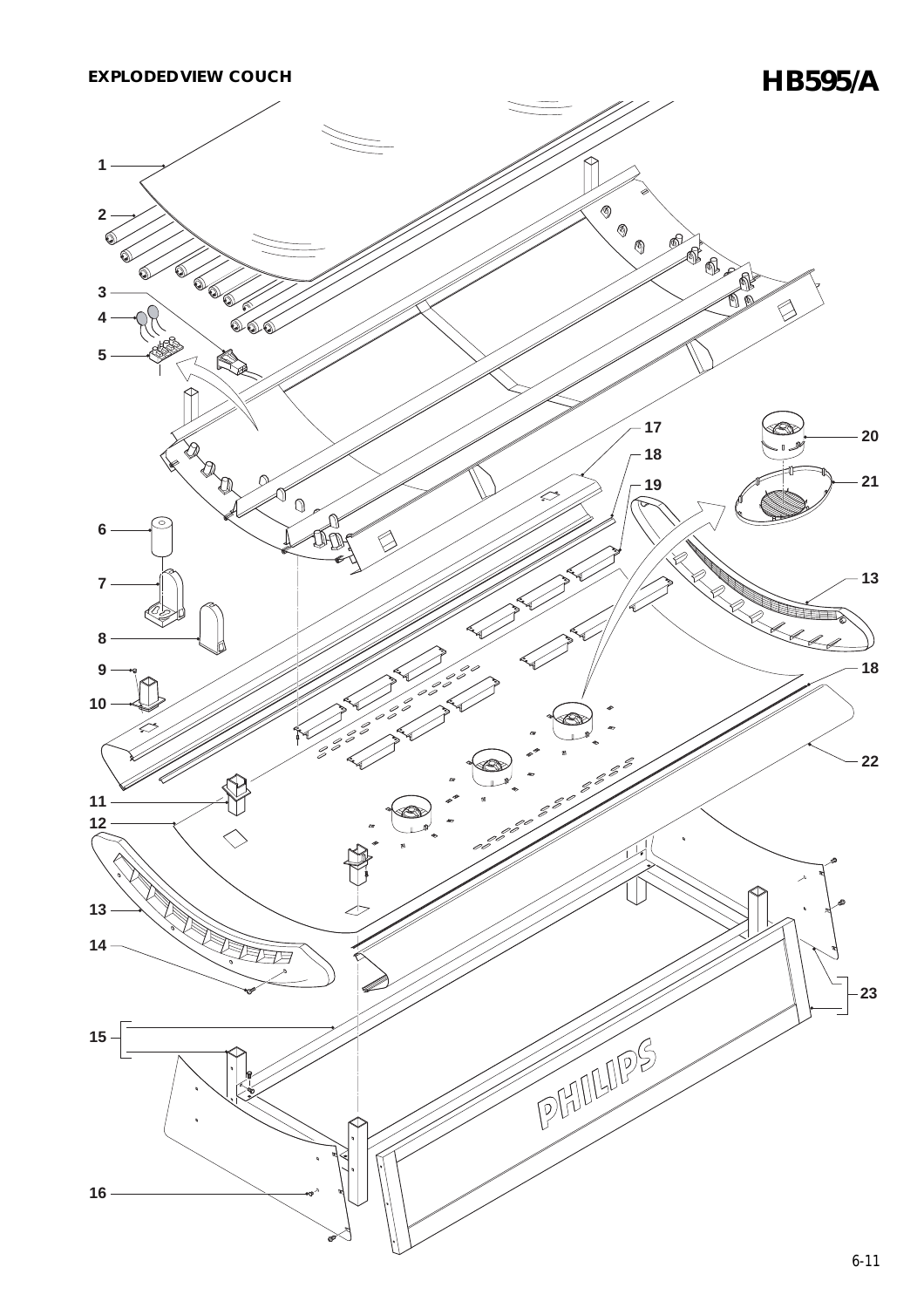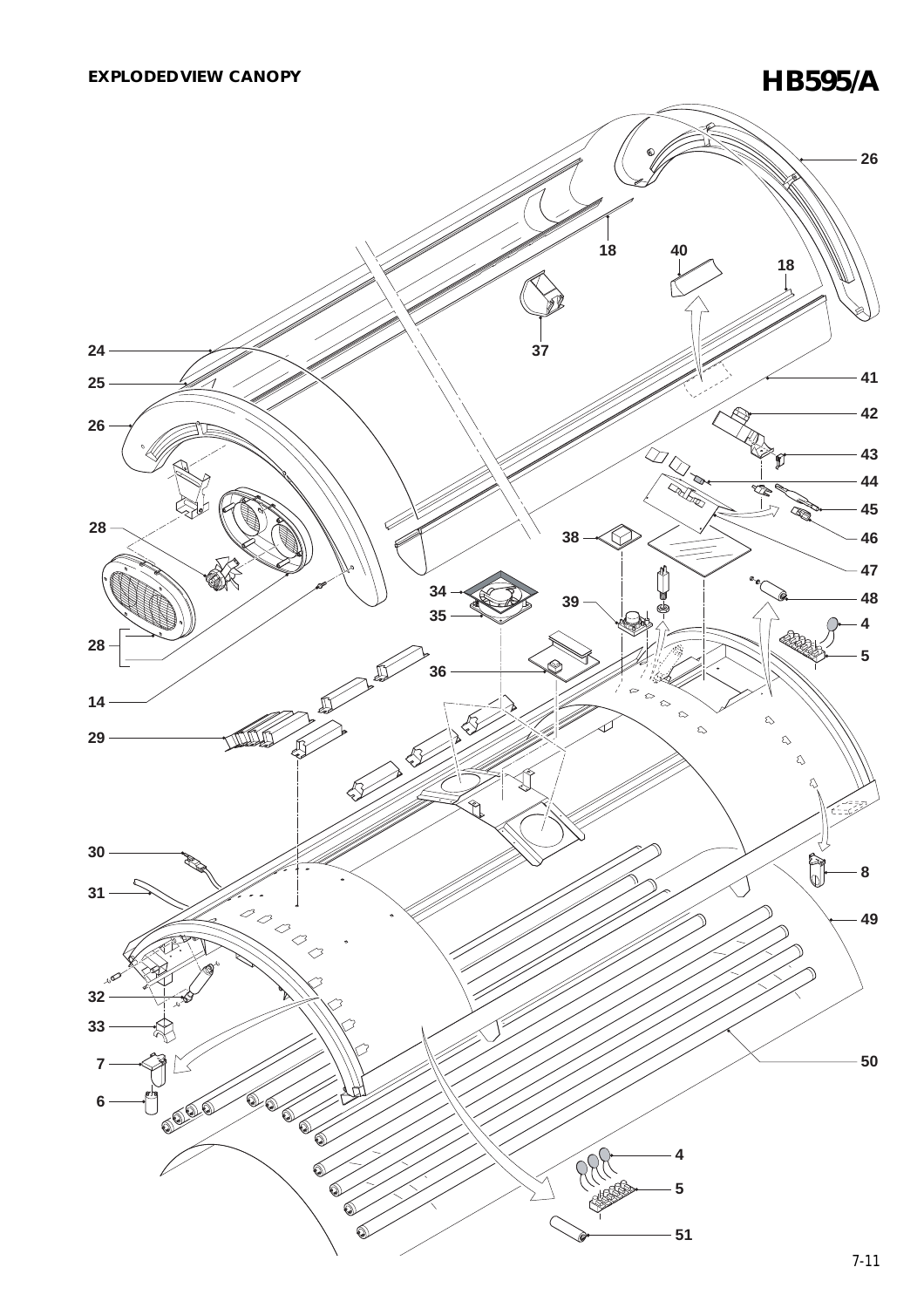# **WIRING DIAGRAM CANOPY HB595/A**

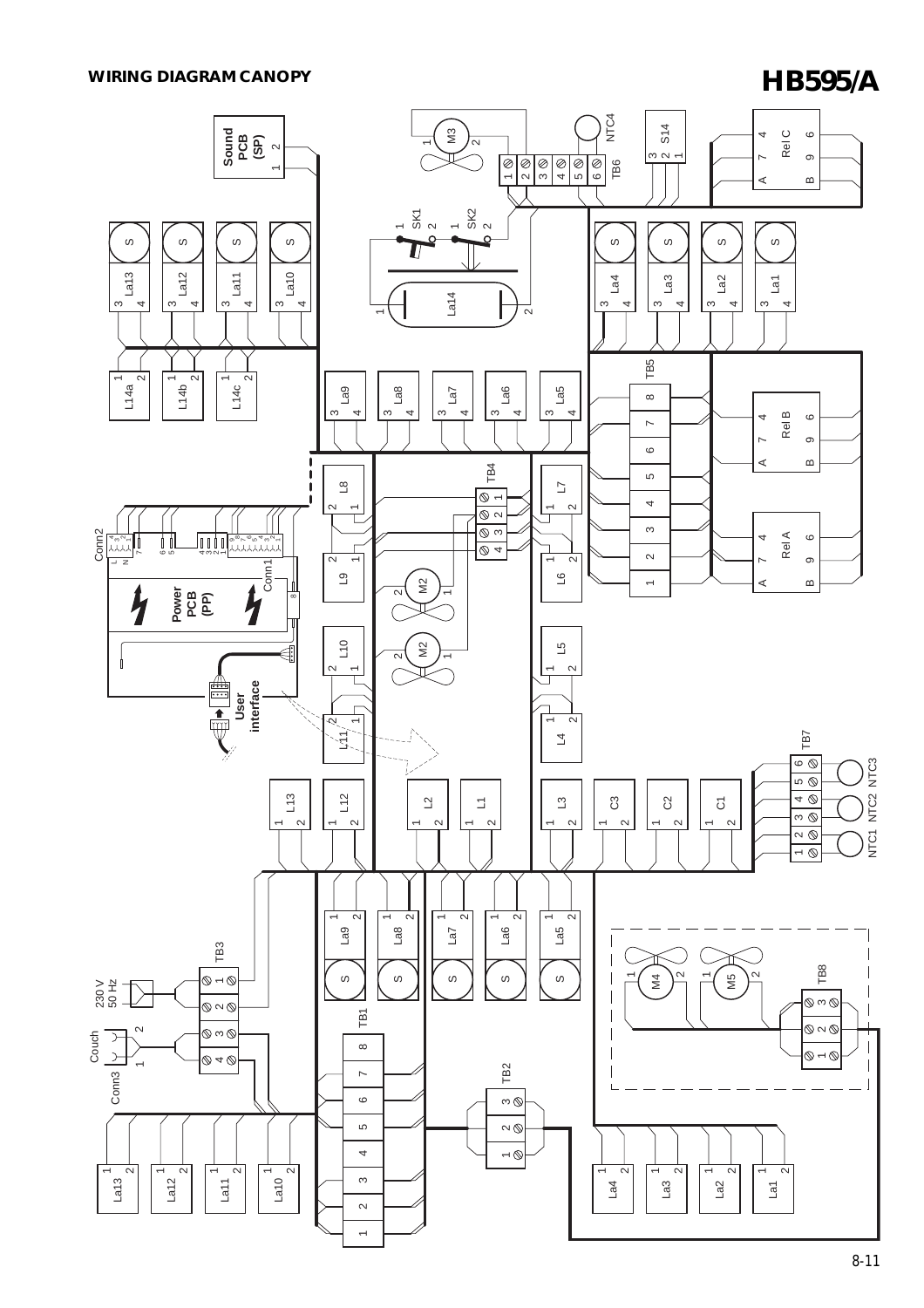# WIRE CONNECTIONS CANOPY **HB595/A**

| <b>From</b>                  | To                           | <b>From</b>                  | <b>To</b>                    |
|------------------------------|------------------------------|------------------------------|------------------------------|
| TB1.1                        | TB1.2                        | <b>TB5.1</b>                 | <b>TB3.1</b>                 |
| <b>TB1.1</b>                 | <b>TB3.3</b>                 | <b>TB5.1</b>                 | TB4.3                        |
| <b>TB1.1</b>                 | C2.1                         | <b>TB5.1</b>                 | Re2.9                        |
| <b>TB1.1</b>                 | C3.1                         | TB5.2                        | TB3.2                        |
| TB1.2                        | <b>TB1.1</b>                 | TB5.2                        | <b>TB4.1</b>                 |
| TB1.2                        | <b>TB1.3</b>                 | TB5.2                        | Re1.6                        |
| TB1.2                        | La7.2                        | <b>TB5.3</b>                 | <b>TB5.4</b>                 |
| TB1.2                        | C1.1                         | <b>TB5.3</b>                 | TB6.2                        |
| <b>TB1.3</b>                 | TB1.2                        | <b>TB5.3</b>                 | Re3.B                        |
| TB1.3                        | TB2.1                        | <b>TB5.3</b>                 | S14.3                        |
| TB1.3                        | La8.2                        | <b>TB5.4</b>                 | <b>TB5.3</b>                 |
| <b>TB1.5</b>                 | <b>TB1.6</b>                 | <b>TB5.4</b>                 | <b>TB5.5</b>                 |
| <b>TB1.5</b>                 | TB3.4                        | <b>TB5.4</b>                 | La3.3                        |
| <b>TB1.5</b>                 | <b>TB7.4</b>                 | <b>TB5.4</b>                 | La4.3                        |
| <b>TB1.5</b><br><b>TB1.6</b> | <b>TB7.6</b><br><b>TB1.5</b> | <b>TB5.5</b><br><b>TB5.5</b> | <b>TB3.3</b><br><b>TB5.4</b> |
| <b>TB1.6</b>                 | <b>TB1.7</b>                 | <b>TB5.5</b>                 | Re2.6                        |
| <b>TB1.6</b>                 | TB7.2                        | <b>TB5.5</b>                 | La11.3                       |
| <b>TB1.6</b>                 | L12.2                        | <b>TB5.7</b>                 | <b>TB5.8</b>                 |
| <b>TB1.7</b>                 | <b>TB1.6</b>                 | <b>TB5.7</b>                 | Re3.A                        |
| <b>TB1.7</b>                 | L1.2                         | <b>TB5.7</b>                 | L6.2                         |
| TB1.7                        | L3.2                         | <b>TB5.7</b>                 | L8.2                         |
| <b>TB2.1</b>                 | <b>TB1.3</b>                 | <b>TB5.8</b>                 | <b>TB3.4</b>                 |
| TB2.1                        | <b>TB8.3</b>                 | <b>TB5.8</b>                 | <b>TB5.7</b>                 |
| TB2.2                        | <b>TB8.2</b>                 | <b>TB5.8</b>                 | Re1.9                        |
| TB2.2                        | Re2.7                        | <b>TB6.1</b>                 | Re3.9                        |
| TB2.3                        | <b>TB8.1</b>                 | <b>TB6.1</b>                 | L14b.1                       |
| TB2.3                        | Re1.7                        | <b>TB6.1</b>                 | M3.2                         |
| TB3.1                        | <b>TB5.1</b>                 | TB6.2                        | <b>TB5.3</b>                 |
| <b>TB3.2</b>                 | TB5.2                        | TB6.2                        | M3.1                         |
| <b>TB3.3</b>                 | <b>TB1.1</b>                 | TB6.2                        | SK2.2                        |
| <b>TB3.3</b>                 | <b>TB5.5</b>                 | <b>TB6.5</b>                 | L14c.2                       |
| <b>TB3.3</b>                 | Conn <sub>3.2</sub>          | <b>TB6.6</b>                 | S14.1                        |
| <b>TB3.4</b>                 | <b>TB1.5</b>                 | <b>TB7.1</b>                 | C1.2                         |
| <b>TB3.4</b>                 | <b>TB5.8</b>                 | TB7.2                        | TB1.6                        |
| <b>TB3.4</b>                 | Conn <sub>3.1</sub>          | TB7.3                        | C2.2                         |
| TB4.1                        | TB4.2                        | TB7.4                        | <b>TB1.5</b>                 |
| <b>TB4.1</b>                 | TB5.2                        | TB7.5<br>TB7.6               | C3.2<br><b>TB1.5</b>         |
| <b>TB4.1</b>                 | Conn2.3                      |                              |                              |
| TB4.2                        | <b>TB4.1</b>                 | <b>TB8.1</b>                 | TB2.3                        |
| TB4.2                        | SP <sub>2</sub><br>M1.1      | <b>TB8.1</b><br>TB8.2        | M4.1<br>TB2.2                |
| TB4.2<br>TB4.2               | M2.1                         | TB8.2                        | M5.1                         |
| TB4.3                        | <b>TB5.1</b>                 | <b>TB8.3</b>                 | TB <sub>2.1</sub>            |
| TB4.3                        | Conn2.1                      | <b>TB8.3</b>                 | M4.2                         |
| TB4.3                        | PP8                          | <b>TB8.3</b>                 | M5.2                         |
| TB4.3                        | SP <sub>1</sub>              | Conn1.1                      | Re2.4                        |
| TB4.4                        | Re1.B                        | Conn1.2                      | Re1.4                        |
| TB4.4                        | Re2.B                        | Conn1.3                      | Re3.4                        |
| <b>TB4.4</b>                 | PP <sub>5</sub>              | Conn1.8                      | Re1.A                        |
|                              |                              | Conn1.9                      | Re2.A                        |
|                              |                              | Conn <sub>2.1</sub>          | <b>TB4.3</b>                 |
|                              |                              | Conn2.3                      | <b>TB4.1</b>                 |

Conn3.1 Conn3.2 TB3.4 TB3.3

| Re1.A<br>Conn1.8<br>Re1.B<br>TB4.4<br>Re1.4<br>Conn1.2<br>Re1.6<br>TB5.2<br>Re1.7<br>TB2.3<br>Re1.9<br><b>TB5.8</b><br>Re2.A<br>Conn1.9<br><b>TB4.4</b><br>Re2.B<br>Re2.4<br>Conn1.1<br><b>TB5.5</b><br>Re2.6<br>Re2.7<br>TB2.2<br>TB5.1<br>Re2.9<br><b>TB5.7</b><br>Re3.A<br>Re3.B<br><b>TB5.3</b><br>Re3.4<br>Conn1.3<br>Re3.6<br>PP <sub>2</sub><br>Re3.7<br>L14c.1<br>Re3.9<br>TB6.1<br>PP <sub>2</sub><br>Re3.6<br><b>TB4.4</b><br>PP <sub>5</sub><br>M1.2<br>PP <sub>6</sub><br>M2.2<br>PP7<br><b>TB4.3</b><br>PP8<br><b>TB4.3</b><br>SP1<br>SP2<br><b>TB4.2</b><br>La1.4<br>La1.1<br>La1.2<br>L1.1<br>La2.3<br>La1.3<br>La1.4<br>La1.1<br>La2.4<br>La2.1<br>La2.2<br>L2.1<br>La2.3<br>La1.3<br>La2.3<br>La3.3<br>La2.4<br>La2.1<br>La3.1<br>La3.4<br>La3.2<br>L3.1<br>La3.3<br><b>TB5.4</b><br>La3.3<br>La2.3<br>La3.4<br>La3.1<br>La4.1<br>La4.4<br>La4.2<br>L4.1<br>La4.3<br>TB5.4<br>La4.3<br>La10.3<br>La4.4<br>La4.1<br>La5.1<br>La5.4<br>La5.2<br>La6.2<br>La5.3<br>L5.1<br>La5.4<br>La5.1<br>La6.1<br>La6.4<br>La6.2<br>La5.2<br>La6.2<br>La7.2<br>La6.3<br>L6.1<br>La6.4<br>La <sub>6.1</sub> | <b>From</b> | Tо |
|--------------------------------------------------------------------------------------------------------------------------------------------------------------------------------------------------------------------------------------------------------------------------------------------------------------------------------------------------------------------------------------------------------------------------------------------------------------------------------------------------------------------------------------------------------------------------------------------------------------------------------------------------------------------------------------------------------------------------------------------------------------------------------------------------------------------------------------------------------------------------------------------------------------------------------------------------------------------------------------------------------------------------------------------------------------------------------------------------------------|-------------|----|
|                                                                                                                                                                                                                                                                                                                                                                                                                                                                                                                                                                                                                                                                                                                                                                                                                                                                                                                                                                                                                                                                                                              |             |    |
|                                                                                                                                                                                                                                                                                                                                                                                                                                                                                                                                                                                                                                                                                                                                                                                                                                                                                                                                                                                                                                                                                                              |             |    |
|                                                                                                                                                                                                                                                                                                                                                                                                                                                                                                                                                                                                                                                                                                                                                                                                                                                                                                                                                                                                                                                                                                              |             |    |
|                                                                                                                                                                                                                                                                                                                                                                                                                                                                                                                                                                                                                                                                                                                                                                                                                                                                                                                                                                                                                                                                                                              |             |    |
|                                                                                                                                                                                                                                                                                                                                                                                                                                                                                                                                                                                                                                                                                                                                                                                                                                                                                                                                                                                                                                                                                                              |             |    |
|                                                                                                                                                                                                                                                                                                                                                                                                                                                                                                                                                                                                                                                                                                                                                                                                                                                                                                                                                                                                                                                                                                              |             |    |
|                                                                                                                                                                                                                                                                                                                                                                                                                                                                                                                                                                                                                                                                                                                                                                                                                                                                                                                                                                                                                                                                                                              |             |    |
|                                                                                                                                                                                                                                                                                                                                                                                                                                                                                                                                                                                                                                                                                                                                                                                                                                                                                                                                                                                                                                                                                                              |             |    |
|                                                                                                                                                                                                                                                                                                                                                                                                                                                                                                                                                                                                                                                                                                                                                                                                                                                                                                                                                                                                                                                                                                              |             |    |
|                                                                                                                                                                                                                                                                                                                                                                                                                                                                                                                                                                                                                                                                                                                                                                                                                                                                                                                                                                                                                                                                                                              |             |    |
|                                                                                                                                                                                                                                                                                                                                                                                                                                                                                                                                                                                                                                                                                                                                                                                                                                                                                                                                                                                                                                                                                                              |             |    |
|                                                                                                                                                                                                                                                                                                                                                                                                                                                                                                                                                                                                                                                                                                                                                                                                                                                                                                                                                                                                                                                                                                              |             |    |
|                                                                                                                                                                                                                                                                                                                                                                                                                                                                                                                                                                                                                                                                                                                                                                                                                                                                                                                                                                                                                                                                                                              |             |    |
|                                                                                                                                                                                                                                                                                                                                                                                                                                                                                                                                                                                                                                                                                                                                                                                                                                                                                                                                                                                                                                                                                                              |             |    |
|                                                                                                                                                                                                                                                                                                                                                                                                                                                                                                                                                                                                                                                                                                                                                                                                                                                                                                                                                                                                                                                                                                              |             |    |
|                                                                                                                                                                                                                                                                                                                                                                                                                                                                                                                                                                                                                                                                                                                                                                                                                                                                                                                                                                                                                                                                                                              |             |    |
|                                                                                                                                                                                                                                                                                                                                                                                                                                                                                                                                                                                                                                                                                                                                                                                                                                                                                                                                                                                                                                                                                                              |             |    |
|                                                                                                                                                                                                                                                                                                                                                                                                                                                                                                                                                                                                                                                                                                                                                                                                                                                                                                                                                                                                                                                                                                              |             |    |
|                                                                                                                                                                                                                                                                                                                                                                                                                                                                                                                                                                                                                                                                                                                                                                                                                                                                                                                                                                                                                                                                                                              |             |    |
|                                                                                                                                                                                                                                                                                                                                                                                                                                                                                                                                                                                                                                                                                                                                                                                                                                                                                                                                                                                                                                                                                                              |             |    |
|                                                                                                                                                                                                                                                                                                                                                                                                                                                                                                                                                                                                                                                                                                                                                                                                                                                                                                                                                                                                                                                                                                              |             |    |
|                                                                                                                                                                                                                                                                                                                                                                                                                                                                                                                                                                                                                                                                                                                                                                                                                                                                                                                                                                                                                                                                                                              |             |    |
|                                                                                                                                                                                                                                                                                                                                                                                                                                                                                                                                                                                                                                                                                                                                                                                                                                                                                                                                                                                                                                                                                                              |             |    |
|                                                                                                                                                                                                                                                                                                                                                                                                                                                                                                                                                                                                                                                                                                                                                                                                                                                                                                                                                                                                                                                                                                              |             |    |
|                                                                                                                                                                                                                                                                                                                                                                                                                                                                                                                                                                                                                                                                                                                                                                                                                                                                                                                                                                                                                                                                                                              |             |    |
|                                                                                                                                                                                                                                                                                                                                                                                                                                                                                                                                                                                                                                                                                                                                                                                                                                                                                                                                                                                                                                                                                                              |             |    |
|                                                                                                                                                                                                                                                                                                                                                                                                                                                                                                                                                                                                                                                                                                                                                                                                                                                                                                                                                                                                                                                                                                              |             |    |
|                                                                                                                                                                                                                                                                                                                                                                                                                                                                                                                                                                                                                                                                                                                                                                                                                                                                                                                                                                                                                                                                                                              |             |    |
|                                                                                                                                                                                                                                                                                                                                                                                                                                                                                                                                                                                                                                                                                                                                                                                                                                                                                                                                                                                                                                                                                                              |             |    |
|                                                                                                                                                                                                                                                                                                                                                                                                                                                                                                                                                                                                                                                                                                                                                                                                                                                                                                                                                                                                                                                                                                              |             |    |
|                                                                                                                                                                                                                                                                                                                                                                                                                                                                                                                                                                                                                                                                                                                                                                                                                                                                                                                                                                                                                                                                                                              |             |    |
|                                                                                                                                                                                                                                                                                                                                                                                                                                                                                                                                                                                                                                                                                                                                                                                                                                                                                                                                                                                                                                                                                                              |             |    |
|                                                                                                                                                                                                                                                                                                                                                                                                                                                                                                                                                                                                                                                                                                                                                                                                                                                                                                                                                                                                                                                                                                              |             |    |
|                                                                                                                                                                                                                                                                                                                                                                                                                                                                                                                                                                                                                                                                                                                                                                                                                                                                                                                                                                                                                                                                                                              |             |    |
|                                                                                                                                                                                                                                                                                                                                                                                                                                                                                                                                                                                                                                                                                                                                                                                                                                                                                                                                                                                                                                                                                                              |             |    |
|                                                                                                                                                                                                                                                                                                                                                                                                                                                                                                                                                                                                                                                                                                                                                                                                                                                                                                                                                                                                                                                                                                              |             |    |
|                                                                                                                                                                                                                                                                                                                                                                                                                                                                                                                                                                                                                                                                                                                                                                                                                                                                                                                                                                                                                                                                                                              |             |    |
|                                                                                                                                                                                                                                                                                                                                                                                                                                                                                                                                                                                                                                                                                                                                                                                                                                                                                                                                                                                                                                                                                                              |             |    |
|                                                                                                                                                                                                                                                                                                                                                                                                                                                                                                                                                                                                                                                                                                                                                                                                                                                                                                                                                                                                                                                                                                              |             |    |
|                                                                                                                                                                                                                                                                                                                                                                                                                                                                                                                                                                                                                                                                                                                                                                                                                                                                                                                                                                                                                                                                                                              |             |    |
|                                                                                                                                                                                                                                                                                                                                                                                                                                                                                                                                                                                                                                                                                                                                                                                                                                                                                                                                                                                                                                                                                                              |             |    |

| From   | <b>To</b>         |
|--------|-------------------|
| La7.1  | La7.4             |
| La7.2  | TB1.2             |
| La7.2  | La6.2             |
| La7.3  | L7.1              |
| La7.4  | La7.1             |
| La8.1  | La8.4             |
| La8.2  | TB1.3             |
| La8.2  | La9.2             |
| La8.3  | L8.1              |
| La8.4  | La8.1             |
| La9.1  | La9.4             |
| La9.2  | La8.2             |
| La9.3  | L9.1              |
| La9.4  | La9.1             |
| La10.1 | La10.4            |
| La10.2 | L <sub>10.1</sub> |
| La10.3 | La4.3             |
| La10.4 | La10.1            |
| La11.1 | La11.4            |
| La11.2 | L11.1             |
| La11.3 | TB5.5             |
| La11.3 | La12.3            |
| La11.4 | La11.1            |
| La12.1 | La12.4            |
| La12.2 | L12.1             |
| La12.3 | La11.3            |
| La12.3 | La13.3            |
| La12.4 | La12.1            |
| La13.1 | La13.4            |
| La13.2 | L13.1             |
| La13.3 | La12.3            |
| La13.4 | La13.1            |
| La14.1 | S14.2             |
| La14.2 | SK1.1             |
| L1.1   | La1.2             |
| L1.2   | TB1.7             |
| L1.2   | L2.2              |
| L2.1   | La2.2             |
| L2.2   | L1.2              |
| L2.2   | L13.2             |
| L3.1   | La3.2             |
| L3.2   | TB1.7             |
| L3.2   | L4.2              |
| L4.1   | La4.2             |
| L4.2   | L3.2              |
| L4.2   | L5.2              |
| L5.1   | La5.3             |
| L5.2   | L4.2              |
| L6.1   | La6.3             |
| L6.2   | TB5.7             |
| L6.2   | L7.2              |
| L7.1   | La7.3             |
| L7.2   | L6.2              |

| From              | To                           |
|-------------------|------------------------------|
| L8.1<br>L8.2      | La8.3<br><b>TB5.7</b>        |
| L8.2              | L9.2                         |
| L9.1              | La9.3                        |
| L9.2<br>L10.1     | L8.2<br>La10.2               |
| L10.2             | L11.2                        |
| L11.1             | La11.2                       |
| L11.2<br>L11.2    | L10.2<br>L12.2               |
| L12.1             | La12.2                       |
| L12.2<br>L12.2    | <b>TB1.6</b><br>L11.2        |
| L <sub>13.1</sub> | La13.2                       |
| L13.2             | L2.2                         |
| L14a.1<br>L14a.2  | L14b.1<br>L14b.2             |
| L14b.1            | <b>TB6.1</b>                 |
| L14b.1            | L14a.1                       |
| L14b.2<br>L14b.2  | L14a.2<br>L14c.2             |
| L14c.1            | Re3.7                        |
| L14c.2<br>L14c.2  | L14b.2<br>TB6.5              |
| M1.1              | TB4.2                        |
| M1.2              | PP <sub>6</sub>              |
| M2.1<br>M2.2      | TB4.2<br>PP7                 |
| M3.1              | TB6.2                        |
| M3.2              | <b>TB6.1</b>                 |
| M4.1<br>M4.2      | <b>TB8.1</b><br><b>TB8.3</b> |
| M5.1              | <b>TB8.2</b>                 |
| M5.2              | <b>TB8.3</b>                 |
| SK1.1<br>SK1.2    | La14.1<br>SK2.1              |
| SK2.1             | SK1.2                        |
| SK2.2             | TB6.2                        |
| C1.1<br>C1.2      | TB1.2<br><b>TB7.1</b>        |
| C2.1              | <b>TB1.1</b>                 |
| C2.2<br>C3.1      | TB7.3<br><b>TB1.1</b>        |
| C3.2              | <b>TB7.5</b>                 |
| S <sub>14.1</sub> | <b>TB6.6</b>                 |
| S14.2<br>S14.3    | La14.2<br><b>TB5.3</b>       |
|                   |                              |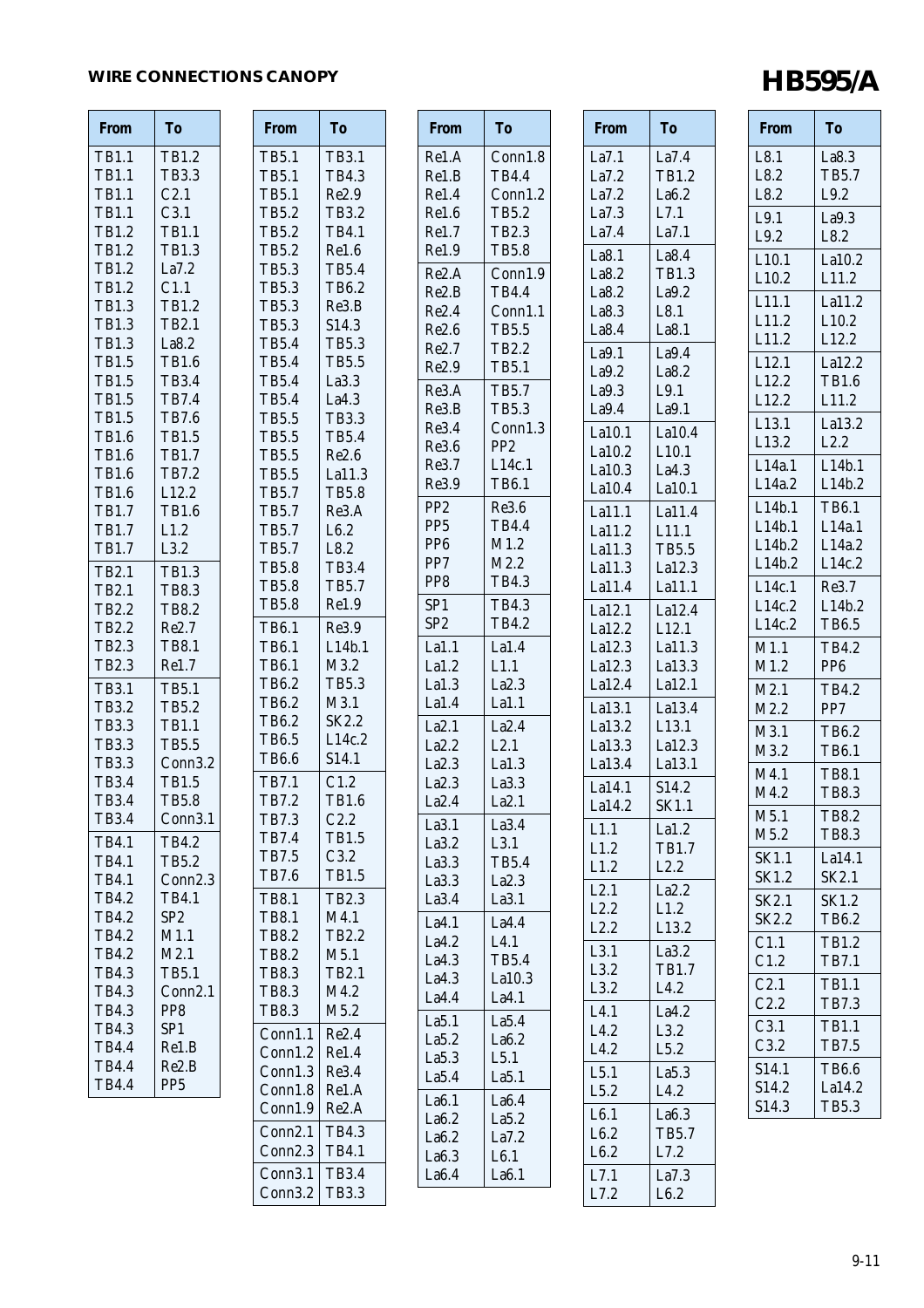